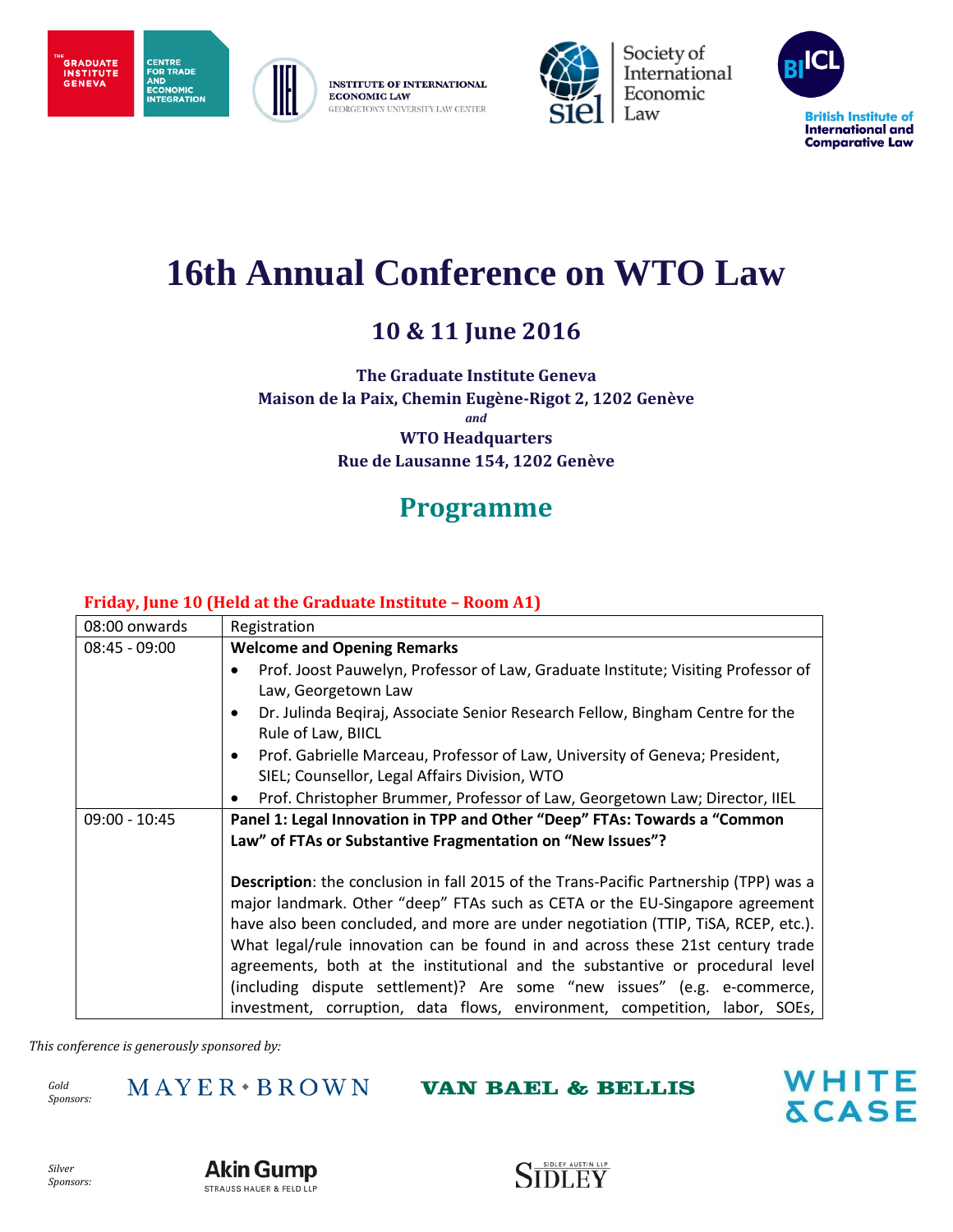"<br>GRADUATE<br>INSTITUTE<br>GENEVA







Society of<br>International Economic Law



|                 | regulatory cooperation) dealt with in all of these agreements and in similar ways,<br>making some of them possible candidates for a multilateral or at least plurilateral<br>approach? Where, in contrast, reside the major differences, both on substantive<br>and institutional issues and why are they there? Are some FTAs more open or<br>"WTO friendly" than others? Is the trend one of consolidation toward something of<br>a "common law of international trade" (the term used by J.H.H. Weiler in a 2001<br>edited book) or rather one of fragmentation with deepening divisions especially on<br>"new issues"?                                                                                                                                                                                                                                                                                                                                                                                                                                                                                                                                                                                                                                               |
|-----------------|--------------------------------------------------------------------------------------------------------------------------------------------------------------------------------------------------------------------------------------------------------------------------------------------------------------------------------------------------------------------------------------------------------------------------------------------------------------------------------------------------------------------------------------------------------------------------------------------------------------------------------------------------------------------------------------------------------------------------------------------------------------------------------------------------------------------------------------------------------------------------------------------------------------------------------------------------------------------------------------------------------------------------------------------------------------------------------------------------------------------------------------------------------------------------------------------------------------------------------------------------------------------------|
|                 | Speakers: Michael Ewing-Chow, Associate Professor, National University of<br>Singapore, Faculty of Law (Moderator)<br>Rudolf Adlung, Former Counsellor, Trade in Services Division, WTO<br>$\bullet$<br>Facundo Calvo**, LL.M. Student, University of Barcelona<br>$\bullet$<br>Svetlana Chobanova**, Ph.D. Law Candidate, University of Maastricht; Dispute<br>$\bullet$<br>Settlement Lawyer, Appellate Body Secretariat, WTO<br>Meredith Kolsky Lewis, Professor of Law, SUNY Buffalo Law School<br>$\bullet$<br>Jayashree Watal, Counsellor, Intellectual Property, Government Procurement &                                                                                                                                                                                                                                                                                                                                                                                                                                                                                                                                                                                                                                                                         |
|                 | Competition Division, WTO                                                                                                                                                                                                                                                                                                                                                                                                                                                                                                                                                                                                                                                                                                                                                                                                                                                                                                                                                                                                                                                                                                                                                                                                                                                |
| $10:45 - 11:15$ | <b>Coffee Break</b>                                                                                                                                                                                                                                                                                                                                                                                                                                                                                                                                                                                                                                                                                                                                                                                                                                                                                                                                                                                                                                                                                                                                                                                                                                                      |
| $11:15 - 13:00$ | Panel 2: Interpreting "Old" Rules in a World of New FTAs and Other Norm<br><b>Developments Outside the WTO Treaty</b>                                                                                                                                                                                                                                                                                                                                                                                                                                                                                                                                                                                                                                                                                                                                                                                                                                                                                                                                                                                                                                                                                                                                                    |
|                 | <b>Description:</b> in a recent ruling (Peru – Agricultural Products, DS457), the WTO<br>Appellate Body addressed the potential impact of a bilateral free trade agreement<br>on the interpretation of WTO rules between the disputing parties. In a context<br>where WTO treaty updates are stalled, can or should the AB interpret 20 years-old<br>WTO rules to accommodate new developments, be it clarifications in WTO<br>declarations or committee decisions (outside of the formal WTO treaty), party<br>agreements to settle disputes outside the WTO or substantive rules in FTAs or<br>multilateral environmental agreements (such as the 2015 Paris Agreement on<br>climate change)? If the AB sticks strictly to the "old rules" does it risk losing<br>credibility or even becoming obsolete? Or, conversely, would reference to such<br>"outside sources" depart from the AB's original purpose and risk undermining its<br>hard-fought authority? How can treaty interpretation in this evolving legal context<br>remain objective and predictable? What is the role in this context for competing<br>dispute settlement fora under other trade and investment agreements?<br>Speakers: Tania Voon, Professor of Law, University of Melbourne (Moderator) |
|                 | Mislav Mataija, Member of the Legal Service, European Commission<br>$\bullet$                                                                                                                                                                                                                                                                                                                                                                                                                                                                                                                                                                                                                                                                                                                                                                                                                                                                                                                                                                                                                                                                                                                                                                                            |

*This conference is generously sponsored by:*

*Gold Sponsors:*  $MAYER*BROWN$ 

**VAN BAEL & BELLIS** 





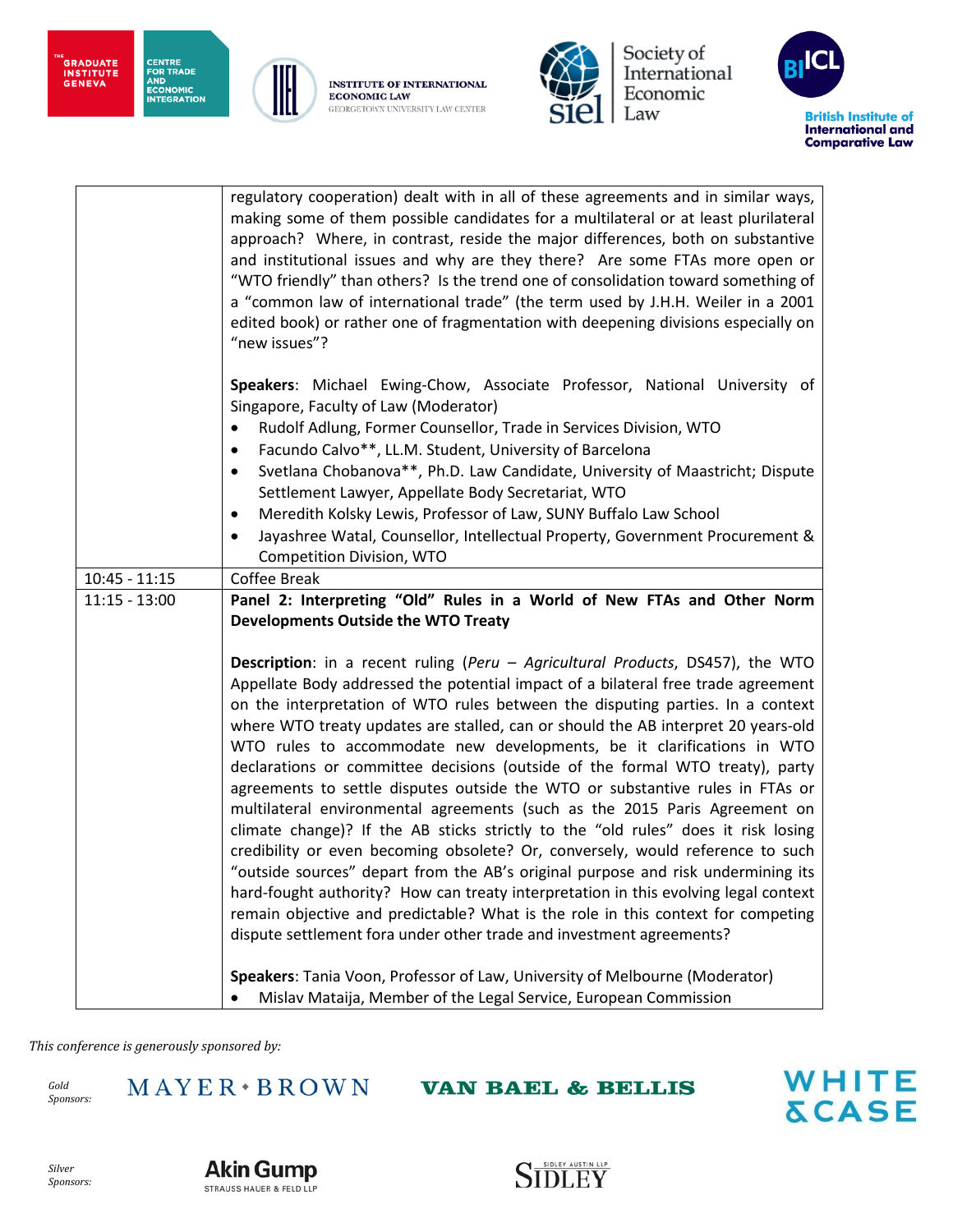"<br>GRADUATE<br>INSTITUTE<br>GENEVA



**CENTRE<br>FOR TRADE<br>AND<br>ECONOMIC<br>INTEGRATION** 

**INSTITUTE OF INTERNATIONAL ECONOMIC LAW** GEORGETOWN UNIVERSITY LAW CENTER



Society of<br>International Economic Law



|             | Brendan McGivern, Partner & Head of the WTO Practice, White & Case<br>$\bullet$                                   |
|-------------|-------------------------------------------------------------------------------------------------------------------|
|             | Donald McRae, Professor of Law, University of Ottawa, Common Law Section<br>$\bullet$                             |
|             | Marco Tulio Molina Tejeda, Deputy Permanent Representative of Guatemala,<br>$\bullet$                             |
|             | Permanent Mission of Guatemala to the WTO                                                                         |
|             | Joost Pauwelyn, Professor of Law, Graduate Institute; Visiting Professor of Law,<br>$\bullet$                     |
|             | Georgetown Law                                                                                                    |
| 13:00-14:00 | Lunch Break                                                                                                       |
| 14:00-15:45 | Panel 3: Global Tax Reforms & Disputes at the Intersection of Trade and Direct                                    |
|             | <b>Taxation of Multinationals</b>                                                                                 |
|             |                                                                                                                   |
|             | Description: in October 2015, OECD members agreed on major new tax rules to                                       |
|             | address tax avoidance and increase tax transparency (the so-called Base Erosion                                   |
|             | and Profit Shifting (BEPS) Package). At the same time, Panama filed a noted WTO                                   |
|             | complaint (DS453) against Argentina for "blacklisting" Panama as a tax haven and                                  |
|             | imposing certain trade restrictive measures against it (AB report circulated on 14                                |
|             | April 2016). Also the EU Commission is examining the tax treatment offered by                                     |
|             | certain EU countries to certain multinationals as potential state-aid/subsidization.                              |
|             | These global tax reforms and disputes will likely have an important impact on                                     |
|             | multinationals and how countries divide tax revenues. How do updated tax rules                                    |
|             | interrelate with existing trade rules? Could the WTO (e.g. the traditional arms-                                  |
|             | length principle in the Subsidies Agreement) be used to stall the implementation of                               |
|             | some of these tax reforms? Or rather is there scope to use WTO dispute settlement                                 |
|             | to enforce some of these tax reforms or to settle direct taxation disputes between                                |
|             | WTO members in the absence of binding dispute settlement in the international tax                                 |
|             | arena?                                                                                                            |
|             |                                                                                                                   |
|             | Speakers: Fernando Piérola, Senior Counsel, Advisory Centre on WTO Law<br>$\bullet$                               |
|             | (Moderator)                                                                                                       |
|             | Julien Chaisse*, Professor of Law, University of HK; and Chief Legal Counsel,<br>$\bullet$<br><b>WTI Advisors</b> |
|             | Jennifer Farrell**, Assistant Professor of Law, Western University Ontario<br>$\bullet$                           |
|             | Tim Keeler, Partner, Mayer Brown<br>$\bullet$                                                                     |
|             | Abdel-Hamid Mamdouh, Director, Trade in Services Division, WTO<br>$\bullet$                                       |
|             | Weiwei Zhang**, Ph.D. Law Candidate, Graduate Institute<br>$\bullet$                                              |

*This conference is generously sponsored by:*

*Gold Sponsors:*  $MAYER*BROWN$ 

**VAN BAEL & BELLIS** 





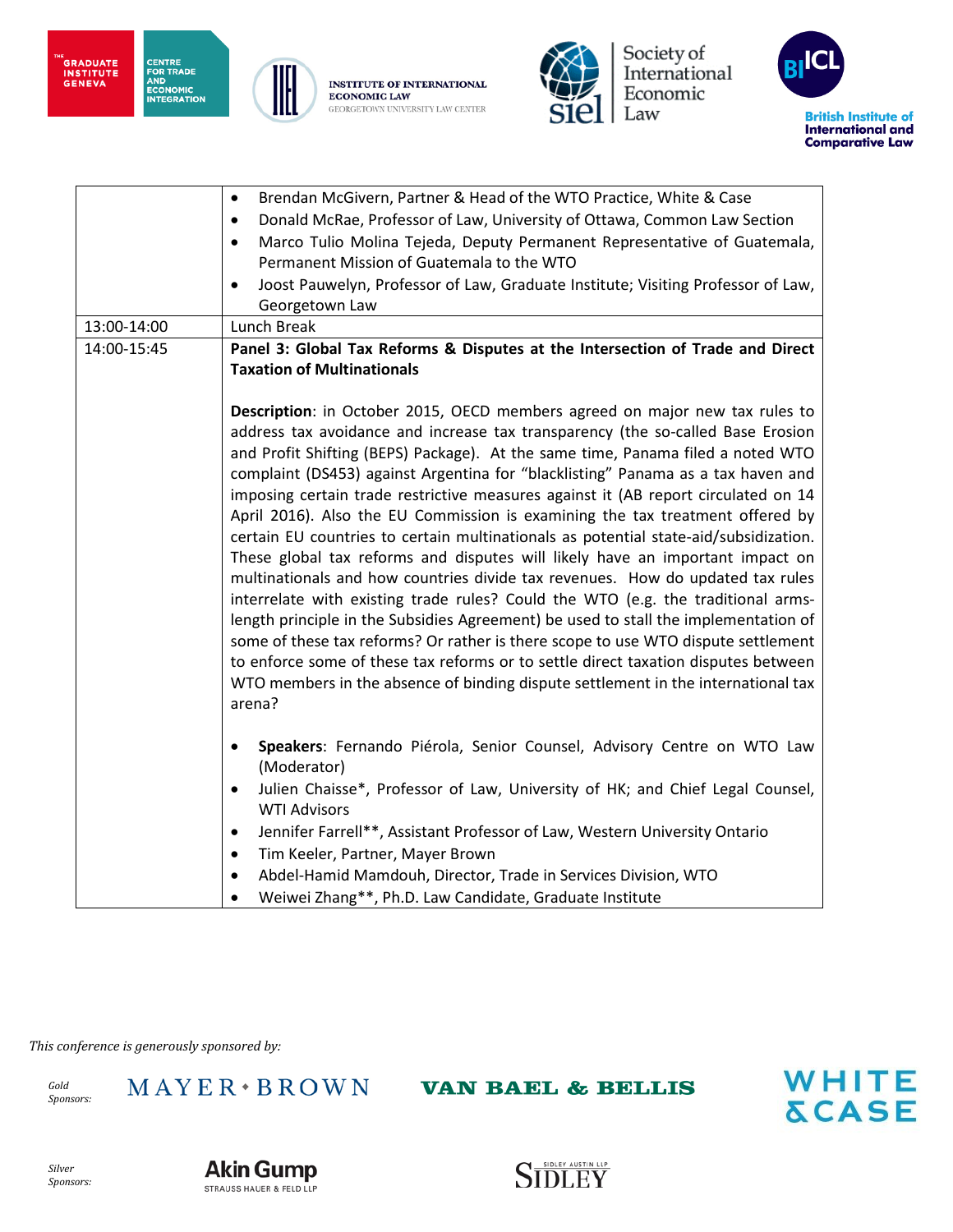



Society of<br>International Economic Law



#### **Friday, June 10 (Held at the Headquarters of the WTO Secretariat – Room CR)**

| 16:15-18:30      | A TRIBUTE TO PROFESSOR JOHN H. JACKSON AND AMB. JULIO LACARTE MURO                                                                                                                                                                                                                                                                                                                                                                                                                                                                                                                                                                                                                                                                                                                                                                                                                                                                                                                                                   |
|------------------|----------------------------------------------------------------------------------------------------------------------------------------------------------------------------------------------------------------------------------------------------------------------------------------------------------------------------------------------------------------------------------------------------------------------------------------------------------------------------------------------------------------------------------------------------------------------------------------------------------------------------------------------------------------------------------------------------------------------------------------------------------------------------------------------------------------------------------------------------------------------------------------------------------------------------------------------------------------------------------------------------------------------|
| (CR room, Centre | Introduction - Roberto Azevêdo, Director General, WTO                                                                                                                                                                                                                                                                                                                                                                                                                                                                                                                                                                                                                                                                                                                                                                                                                                                                                                                                                                |
| William Rappard) |                                                                                                                                                                                                                                                                                                                                                                                                                                                                                                                                                                                                                                                                                                                                                                                                                                                                                                                                                                                                                      |
|                  | Speakers: R. Michael Gadbaw, Distinguished Senior Fellow, Institute of<br>International Economic Law; Adjunct Professor of Law, Georgetown Law<br>(Moderator)<br>Luiz Olavo Baptista, Former Member and Chairman of the Appellate Body, WTO<br>(video)<br>Jane Bradley, Former Executive Director, Institute of International Economic<br>Law, Georgetown Law<br>Thomas Cottier, Emeritus Professor, University of Bern<br>$\bullet$<br>William Davey, Guy Raymond Jones Chair in Law Emeritus, University of Illinois,<br>$\bullet$<br>College of Law<br>Dr. Dr. h.c. Claus-Dieter Ehlermann, Former Member and Chairman of the<br>Appellate Body. WTO; Senior Counsel, WilmerHale<br>Jennifer Hillman, Former Member of the Appellate Body, WTO; Professor of<br>$\bullet$<br>Law, Georgetown Law<br>Sir Francis Jacobs, Professor of Law, King's College London (video)<br>$\bullet$<br>Mitsuo Matsushita, Former Member of the Appellate Body, WTO; Professor<br>$\bullet$<br>Emeritus, Tokyo University (video) |
|                  | Debra Steger, Professor of Law, University of Ottawa, Faculty of Law<br>$\bullet$                                                                                                                                                                                                                                                                                                                                                                                                                                                                                                                                                                                                                                                                                                                                                                                                                                                                                                                                    |
|                  | Peter Van den Bossche, Member of the Appellate Body, WTO                                                                                                                                                                                                                                                                                                                                                                                                                                                                                                                                                                                                                                                                                                                                                                                                                                                                                                                                                             |
| 18:30-19:30      | Reception                                                                                                                                                                                                                                                                                                                                                                                                                                                                                                                                                                                                                                                                                                                                                                                                                                                                                                                                                                                                            |
| 19:30 onwards    | Conference dinner (speakers and invited participants)                                                                                                                                                                                                                                                                                                                                                                                                                                                                                                                                                                                                                                                                                                                                                                                                                                                                                                                                                                |

#### **Saturday, 11 June (Held at the Headquarters of the WTO Secretariat – Room W)**

| $09:00 - 10:45$ | Panel 4: The WTO Appellate Body: An Example to Shun or to Follow?                                                                                                                                                                                                                                                                                                                                                                                                                                                                                                                                                                                                                                                                                                 |
|-----------------|-------------------------------------------------------------------------------------------------------------------------------------------------------------------------------------------------------------------------------------------------------------------------------------------------------------------------------------------------------------------------------------------------------------------------------------------------------------------------------------------------------------------------------------------------------------------------------------------------------------------------------------------------------------------------------------------------------------------------------------------------------------------|
|                 | <b>Description:</b> at the 20th anniversary of the WTO, most observers are celebrating<br>the achievements of WTO dispute settlement and the WTO Appellate Body (AB) in<br>particular. In ongoing efforts to reform investor-state dispute settlement (ISDS)<br>some countries have even urged to copy the AB model including AB appointment<br>and remuneration rules. Other voices have questioned AB (re)appointment<br>procedures or strongly criticized the AB itself for an obsessive textual approach or,<br>conversely, expansive activism reading new obligations into the WTO treaty. Yet<br>others have stated that rather than clarifying WTO rules and making them more<br>predictable, the AB has complicated compliance and reduced predictability |

*This conference is generously sponsored by:*

*Gold Sponsors:*  $MAYER*BROMN$ 

**VAN BAEL & BELLIS** 





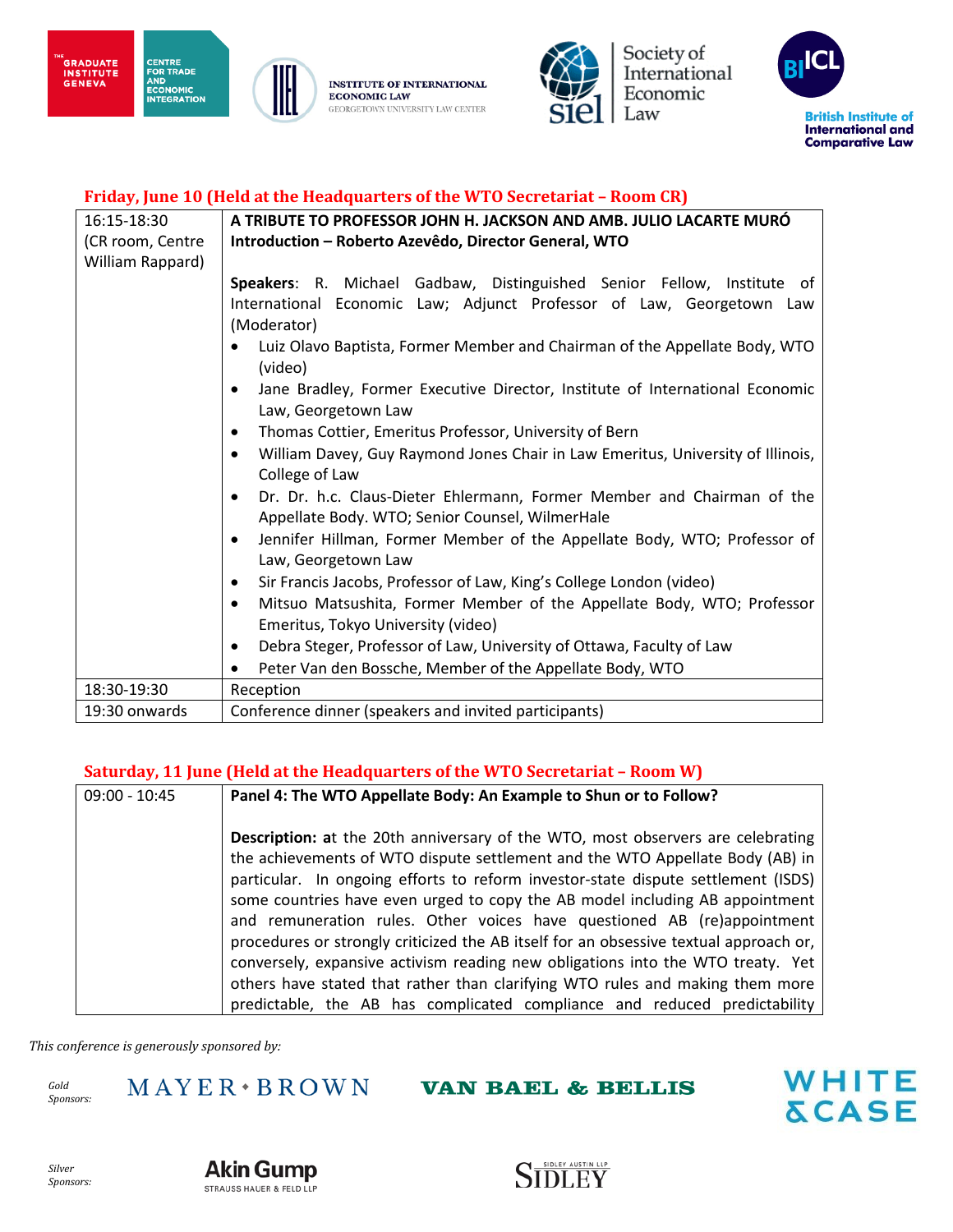"<br>GRADUATE<br>INSTITUTE<br>GENEVA







Society of<br>International Economic Law



|                 | especially in the trade remedies field. Has the AB gone out of bounds or been too<br>conservative? Has WTO dispute settlement clarified or complicated the WTO<br>treaty? After 20 years, does WTO dispute settlement remain an attractive option<br>for the private sector? Is its success spread equally across agreements and WTO<br>members, or have WTO disputes been filed selectively in some areas and against<br>some countries leaving "black holes" elsewhere?                                                                                                                                                                                                                                                                                                                                                                                                                                                                                                                                                                                                                                                       |
|-----------------|---------------------------------------------------------------------------------------------------------------------------------------------------------------------------------------------------------------------------------------------------------------------------------------------------------------------------------------------------------------------------------------------------------------------------------------------------------------------------------------------------------------------------------------------------------------------------------------------------------------------------------------------------------------------------------------------------------------------------------------------------------------------------------------------------------------------------------------------------------------------------------------------------------------------------------------------------------------------------------------------------------------------------------------------------------------------------------------------------------------------------------|
|                 | Speakers: Jacques Bourgeois, Senior Advisor, Sidley Austin (Moderator)<br>Colin Brown, Deputy Head of Unit, DG Trade, European Commission<br>Vicky Heideman**, Lecturer, Faculty of Law, Rhodes University<br>$\bullet$<br>Robert Howse, Lloyd C. Nelson Professor of International Law, New York<br>$\bullet$<br>University<br>Celso de Tarso Pereira, Minister, Mission of Brazil to the WTO<br>$\bullet$<br>Alan Yanovich, Senior Counsel, Akin Gump<br>$\bullet$                                                                                                                                                                                                                                                                                                                                                                                                                                                                                                                                                                                                                                                            |
| $10:45 - 11:15$ | <b>Break</b>                                                                                                                                                                                                                                                                                                                                                                                                                                                                                                                                                                                                                                                                                                                                                                                                                                                                                                                                                                                                                                                                                                                    |
| $11:15 - 13:00$ | Panel 5: WTO Negotiations Post-Nairobi: What? How? When?<br>Description: the 10th WTO Ministerial Conference in Nairobi, Kenya, resulted in a<br>series of discrete, substantive commitments (e.g. on export competition) but<br>disagreement on what to discuss next and in what format, in terms of WTO<br>negotiations post-Nairobi. How can negotiations on outstanding "old issues" (e.g.<br>domestic farm subsidies) be completed? What "new issues" can realistically be<br>taken on board, how and when, if at all? Should negotiations be issue-specific or<br>continue to be "package deals" with bargains across subject matters? Given the<br>complexity and time it takes for formal WTO amendments (e.g. the TRIPS<br>amendment) or new treaties (e.g. the Trade Facilitation Agreement) to enter into<br>force, how can the WTO remain relevant and engage in effective rulemaking or rule<br>clarification? Can new commitments, for example, be taken on in mere "ministerial<br>declarations" but are they subject then to WTO dispute settlement and sufficient<br>domestic scrutiny and democratic support? |
|                 | Speakers: Gabrielle Marceau, Professor of Law, University of Geneva; President,<br>SIEL; Counsellor, Legal Affairs Division, WTO (Moderator)<br>Amb. Gabriel Duque, Ambassador and Permanent Representative of Colombia<br>to the WTO<br>Aileen Kwa, Coordinator, Trade and Development Programme, South Centre<br>٠<br>Amb. Wayne McCook, Ambassador and Permanent Representative of Jamaica<br>to the WTO<br>Ricardo Meléndez-Ortiz, Chief Executive Officer, ICTSD                                                                                                                                                                                                                                                                                                                                                                                                                                                                                                                                                                                                                                                           |

*This conference is generously sponsored by:*

*Gold Sponsors:*  $MAYER*BROWN$ 

**VAN BAEL & BELLIS** 





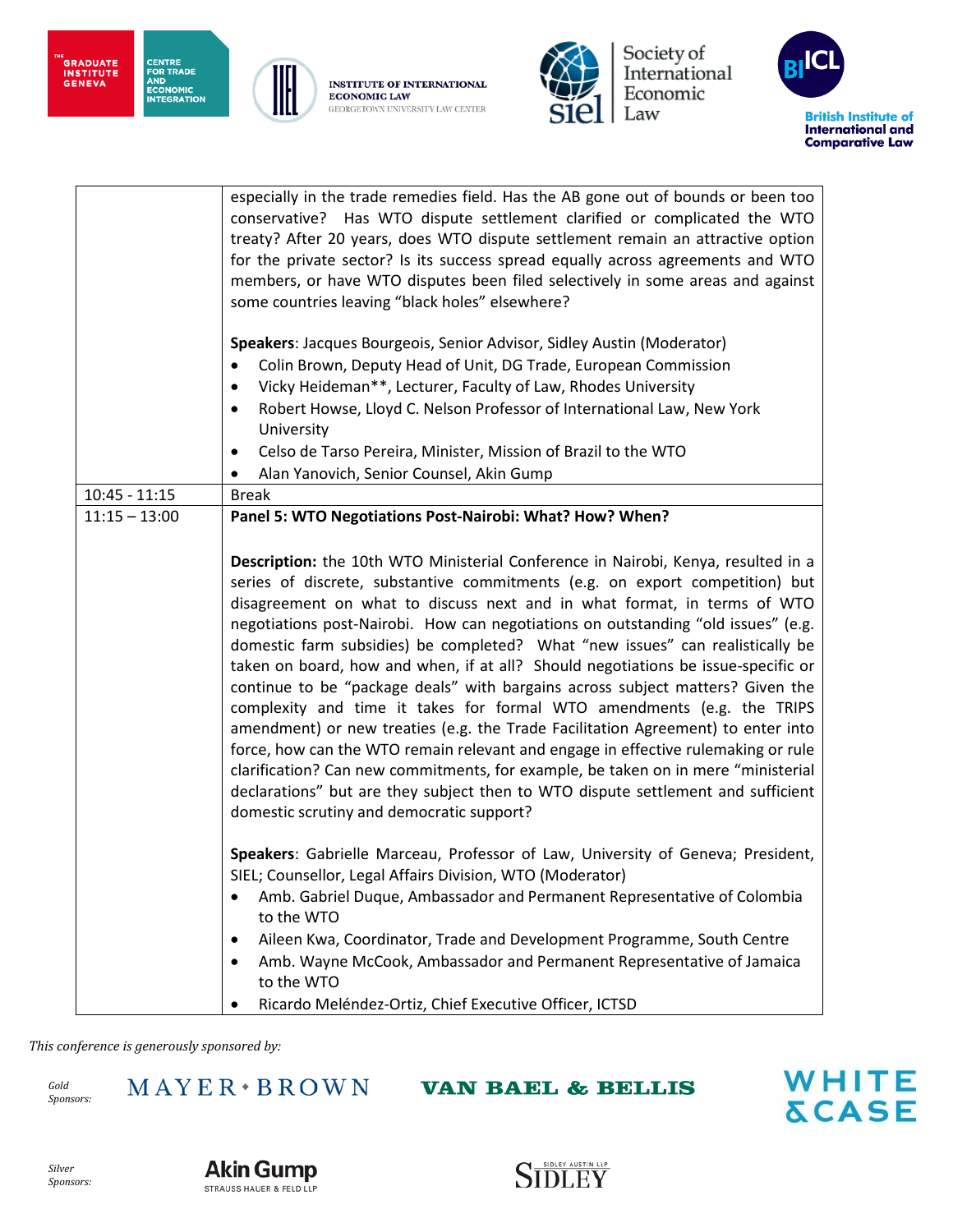



Society of International Economic Law



|             | Srikar Mysore, First Secretary (Legal), Permanent Mission of India to the WTO |
|-------------|-------------------------------------------------------------------------------|
|             | Tatiana Lacerda Prazeres, Senior Advisor to the WTO Director-General, WTO     |
|             | Amb. Marc Vanheukelen, Ambassador and Permanent Representative,               |
|             | Permanent Mission of the European Union to the WTO                            |
| 13:00-14:00 | Lunch                                                                         |

\*\* "New voices", winners of an open competition; \* invited.

### *Followed by the Grand Final of the ELSA Moot Court Competition (EMC2) on WTO Law at 14:00 All welcome*

#### **Conference history**

The *Annual WTO Conference* was originally established in 2000 through a partnership between the British Institute of International and Comparative Law (BIICL) and the Institute of International Economic Law (IIEL) at the Georgetown University Law Center. Now in its 16th year, the *Annual Conference on WTO Law* is currently organised jointly by BIICL, IIEL, the Graduate Institute's Centre for Trade and Economic Integration, and the Society of International Economic Law (SIEL). In 2016, the *16th Annual Conference on WTO Law* will be held in Geneva.

*This conference is generously sponsored by:*

*Gold Sponsors:*  $M$  A Y E R  $\cdot$  B R O W N

**VAN BAEL & BELLIS**